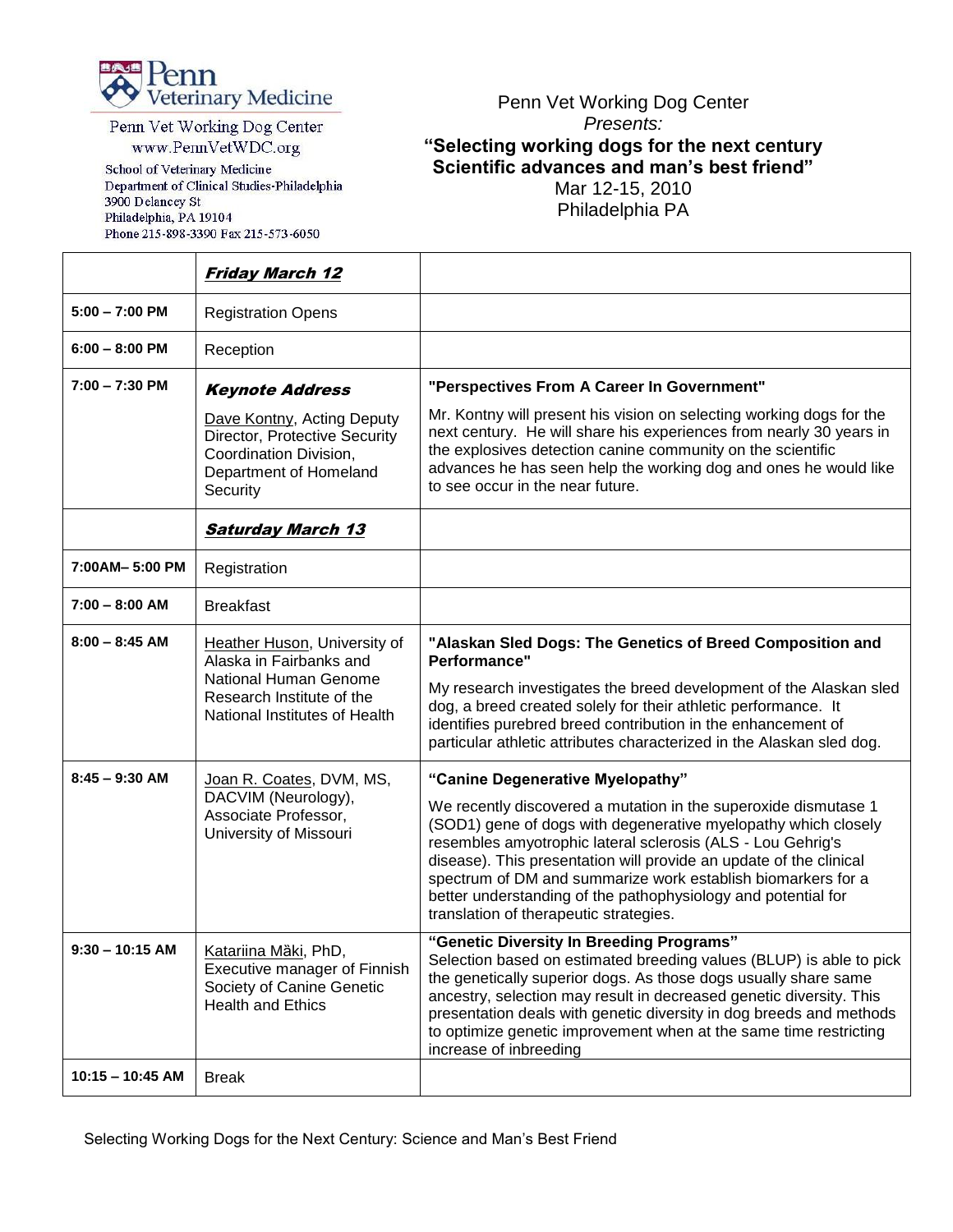| $10:45 - 11:30$ AM                        | Catherine Andre', PhD, Head<br>of the "Canine Genetics"<br>group CNRS Unit, School of<br>Medicine, Rennes University,<br>France | "How Dog Genetics Can Help Canine and Human Medicine"                                                                                                                                                                                                                                                                                                                                                                                                                                                                                                                                                                                           |
|-------------------------------------------|---------------------------------------------------------------------------------------------------------------------------------|-------------------------------------------------------------------------------------------------------------------------------------------------------------------------------------------------------------------------------------------------------------------------------------------------------------------------------------------------------------------------------------------------------------------------------------------------------------------------------------------------------------------------------------------------------------------------------------------------------------------------------------------------|
|                                           |                                                                                                                                 | The discovery of the genetic basis of disease in different dog<br>breeds, benefits dogs, through development of genetic testing and<br>prediction, and benefits humans, in identifying novel genes<br>governing the traits. This presentation will focus on the recent<br>findings in canine genetics. Dr. Andre' will also highlight their<br>research programs and aims for the canine community as well as<br>expected outcomes in human medicine. She will end the<br>presentation by a reflection on the applications and interests of<br>these genetic research projects for working dogs, from their actual<br>benefits to their limits. |
| $11:30$ AM - $12:15$<br><b>PM</b>         | Eldin Leighton, PhD, Jane H.<br><b>Booker Chair of Canine</b><br>Genetics, The Seeing Eye                                       | "An Animal Breeder's Approach to Producing High-Quality<br><b>Working Dogs"</b>                                                                                                                                                                                                                                                                                                                                                                                                                                                                                                                                                                 |
|                                           |                                                                                                                                 | A breeding program intended to produce a large number of high-<br>quality working dogs must be goal oriented and highly organized. In<br>this paper, Dr. Leighton will describe the approach taken by The<br>Seeing Eye to produce about 600 puppies per year using a goal-<br>oriented approach. Over nine generations of selection, hip quality<br>has been improved while also improving the ability of the dogs to<br>work as guides. Proof of these claims will be presented.                                                                                                                                                              |
| $12:15 - 1:45$ PM                         | Lunch                                                                                                                           |                                                                                                                                                                                                                                                                                                                                                                                                                                                                                                                                                                                                                                                 |
| $1:45 - 2:30$ PM<br>and Medical Genetics, | Cynthia O'Connor, DVM,<br>Resident in Theriogenology                                                                            | "Canine Reproductive Advancements and Considerations for<br>The Future"                                                                                                                                                                                                                                                                                                                                                                                                                                                                                                                                                                         |
|                                           | University of Pennsylvania                                                                                                      | This presentation will concentrate on some of the newest methods of<br>assisted reproductive techniques in dogs while considering<br>techniques on the horizon, as well as the challenge to select for<br>dogs that excel both in service and in the whelping box.                                                                                                                                                                                                                                                                                                                                                                              |
| $2:30 - 3:15$ PM                          | Glen Golden, PhD, Monell<br><b>Chemical Senses Center</b>                                                                       | "Down-home voodoo: Myth vs. Science in Canine Olfaction"                                                                                                                                                                                                                                                                                                                                                                                                                                                                                                                                                                                        |
|                                           |                                                                                                                                 | Standards for evaluating candidate dogs for scent discrimination<br>tasks, much like the use of dogs to provide forensic evidence, has<br>achieved an almost mythological status. In fact, only a limited<br>amount of validation has been derived from empirical study.<br>Development of rigorous and standardized selection methodology<br>for working dogs is not possible without comprehensive review of the<br>scientific literature.                                                                                                                                                                                                    |
| $3:15 - 3:45$ PM                          | <b>Break</b>                                                                                                                    |                                                                                                                                                                                                                                                                                                                                                                                                                                                                                                                                                                                                                                                 |
| $3:45 - 4:30$ PM                          | Niraj Shanbaq, University of<br>Pennsylvania                                                                                    | "Nature, Nurture, or Neither? Epigenetic Modifications of<br><b>Genetic Traits"</b>                                                                                                                                                                                                                                                                                                                                                                                                                                                                                                                                                             |
|                                           |                                                                                                                                 | A brief and general description of epigenetics. This will include a<br>description of the history of the term, our current understanding of<br>what it means, and some examples of epigenetic modifications<br>known to be important in healthy and disease states.                                                                                                                                                                                                                                                                                                                                                                             |
| $4:30 - 5:30$ PM                          | <b>Highlights From the Field</b>                                                                                                | Al Grossman "An overview of the RAAF Developmental Program"                                                                                                                                                                                                                                                                                                                                                                                                                                                                                                                                                                                     |
|                                           |                                                                                                                                 | Karen Dashfield "Best Friends Search and Service Dog Program"                                                                                                                                                                                                                                                                                                                                                                                                                                                                                                                                                                                   |
|                                           |                                                                                                                                 | Riita Liimatainen "Genetic parameters and predictive capacity of a<br>behavioural puppy test and aptitude test in Finnish guide dogs"                                                                                                                                                                                                                                                                                                                                                                                                                                                                                                           |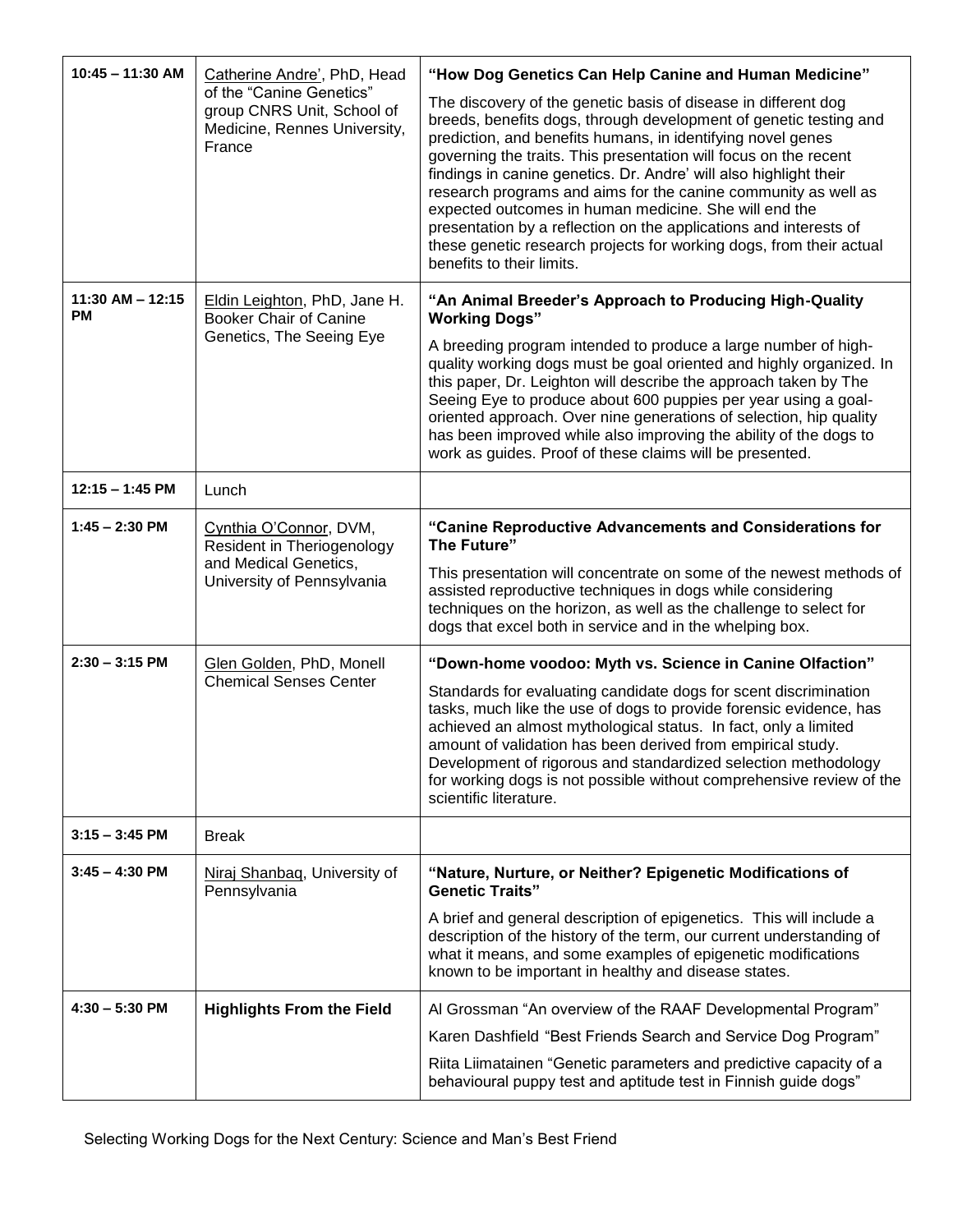|                    |                                                                                                                                            | Cynthia Otto "The Penn Vet Working Dog Center"                                                                                                                                                                                                                                                                                                                                                                                                                                                                                                                                                                                                                                       |
|--------------------|--------------------------------------------------------------------------------------------------------------------------------------------|--------------------------------------------------------------------------------------------------------------------------------------------------------------------------------------------------------------------------------------------------------------------------------------------------------------------------------------------------------------------------------------------------------------------------------------------------------------------------------------------------------------------------------------------------------------------------------------------------------------------------------------------------------------------------------------|
| $6:00 - 8:00$ PM   | Dinner                                                                                                                                     |                                                                                                                                                                                                                                                                                                                                                                                                                                                                                                                                                                                                                                                                                      |
|                    | <b>Sunday March 14</b>                                                                                                                     |                                                                                                                                                                                                                                                                                                                                                                                                                                                                                                                                                                                                                                                                                      |
| 7:00AM -5:00 PM    | Registration                                                                                                                               |                                                                                                                                                                                                                                                                                                                                                                                                                                                                                                                                                                                                                                                                                      |
| $7:00 - 8:00$ AM   | <b>Breakfast</b>                                                                                                                           |                                                                                                                                                                                                                                                                                                                                                                                                                                                                                                                                                                                                                                                                                      |
| $8:00 - 8:45$ AM   | Gloria Stoga, Founder and<br>President of Puppies Behind<br><b>Bars</b>                                                                    | "Raising Successful Dogs In Prison"<br>The experience of Puppies Behind Bars will be presented. What has<br>been learned in 12 years of raising working dogs in prison, in terms<br>of what kinds of puppies do well in the prison environment as well as<br>what the puppies need, in general, in order to make them well-<br>rounded enough to become working dogs.                                                                                                                                                                                                                                                                                                                |
| $8:45 - 9:30$ AM   | James Serpell, PhD, Marie A.<br>Moore Professor of Humane<br>Ethics and Animal Welfare,<br>University of Pennsylvania<br>Sponsored by lams | "Early Prediction of Working Performance in Assistance Dogs:<br><b>How Good Can We Get?"</b><br>This presentation will summarize the findings of ongoing research on<br>the measurement of behavior in five different populations of<br>guide/service dogs, and on the ability of these measures to predict<br>success in training and in overall working performance.                                                                                                                                                                                                                                                                                                               |
| $9:30 - 10:15$ AM  | Debra Tosch, Executive<br>Director, National Search Dog<br>Foundation                                                                      | "From Rescued To Rescuer: What Does It Take To Be A<br><b>Disaster Search Canine"</b><br>Disaster search canines must have high energy, intense play drive,<br>strength, and vitality: yet finding the right candidates to enter SDF's<br>training program is a real challenge. When screening a dog at a<br>shelter or breed rescue, you have a very short time to determine if<br>that dog is a strong candidate. SDF employs a proven behavioral<br>assessment (completed in less than 15 minutes) to determine a<br>dog's natural abilities and search dog potential. For dogs that make<br>the cut, SDF's trainers then work hard to transform them from<br>rescued to rescuer. |
| 10:15 - 10:45 AM   | <b>Break</b>                                                                                                                               |                                                                                                                                                                                                                                                                                                                                                                                                                                                                                                                                                                                                                                                                                      |
| $10:45 - 11:30$ AM | Thomas Nicholas,<br>Department of Genome<br>Sciences at the University of<br>Washington                                                    | "Identifying Structural Variation And Tracking The Footprints<br>Of Artificial Selection In The Canine Genome"<br>In this talk, I will describe our recent efforts to develop high-<br>resolution maps of structural variation and to identify targets of<br>artificial selection in dogs. In addition, I will provide examples of how<br>these data can be used as a powerful resource to inform the genetic<br>basis of canine phenotypic variation.                                                                                                                                                                                                                               |
| 11:30 – 12:15 PM   | <b>Edward Morrison, DVM</b><br>Professor, Auburn University                                                                                | "Canine Olfaction System: Structure and Function"<br>Emphasis will be on the complexity of the nasal cavity, olfactory<br>receptor neuron, protection of the nasal cavity. In addition the<br>overall health aspect of the canine detector with regards to gait<br>analysis (selection, training and rehab medicine) will be addressed.                                                                                                                                                                                                                                                                                                                                              |
| $12:15 - 1:45$ PM  | Lunch                                                                                                                                      |                                                                                                                                                                                                                                                                                                                                                                                                                                                                                                                                                                                                                                                                                      |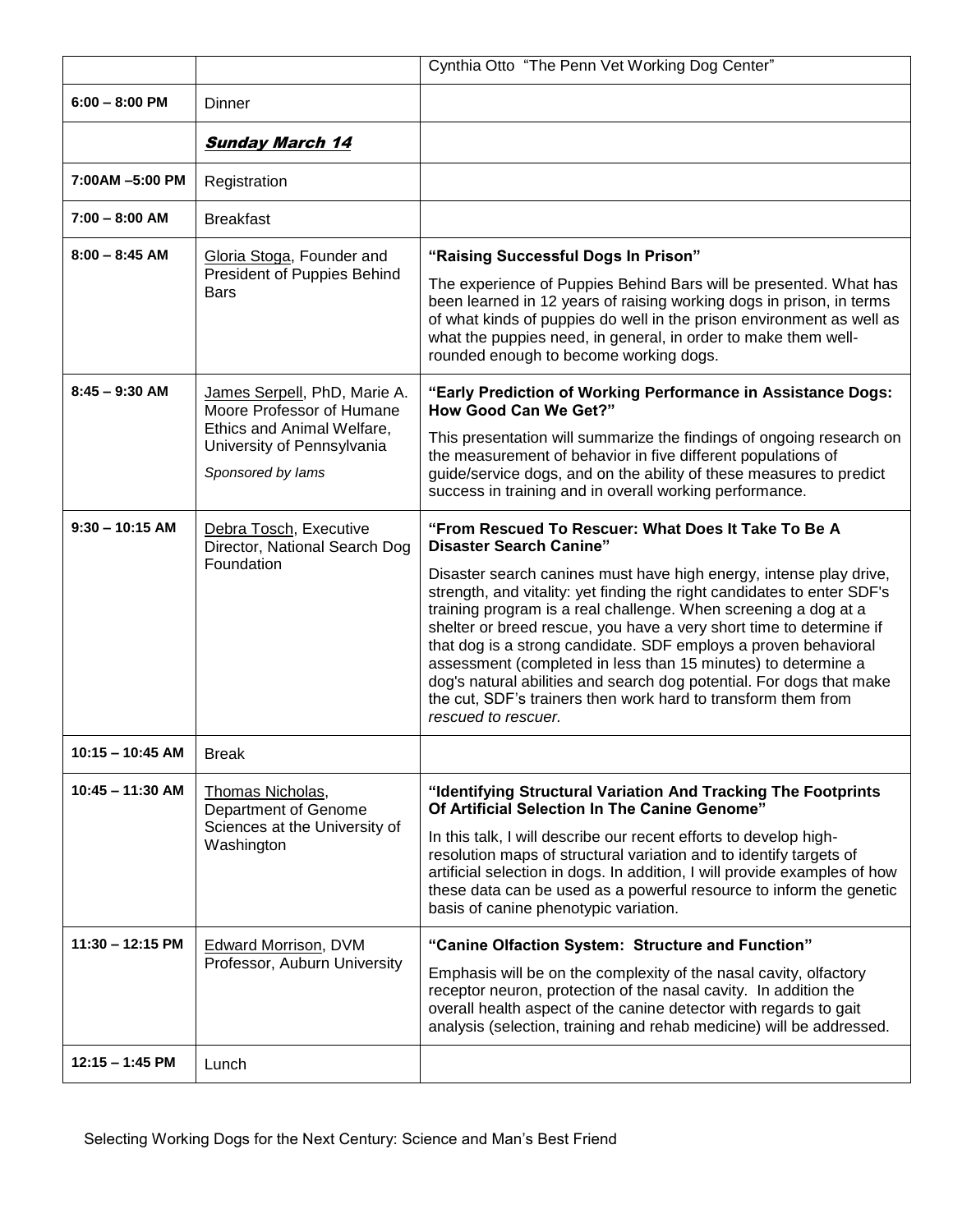|                                      | Todd Towell, DVM, MS,<br>DACVIM, Hill's Pet Nutrition                                                       | "Nutrigenomics: The Future Of Functional Foods"                                                                                                                                                                                                                                                                                                                                                                                                                                                   |
|--------------------------------------|-------------------------------------------------------------------------------------------------------------|---------------------------------------------------------------------------------------------------------------------------------------------------------------------------------------------------------------------------------------------------------------------------------------------------------------------------------------------------------------------------------------------------------------------------------------------------------------------------------------------------|
| $1:45 - 2:30$ PM                     |                                                                                                             | Nutrigenomics is the study of how individual nutrients or their<br>metabolites interact with an animal's genome to regulate the<br>structure or expression of genes. This relatively new discipline<br>provides for a molecular understanding of how common nutritional<br>components influence health by altering expression of an individual's<br>genetic make-up. This session will cover the basic principles of<br>nutrigenomics and how they are being applied to the pet food<br>industry. |
| $2:30 - 3:15$ PM                     | Chuck Wysocki, PhD, Monell<br><b>Chemical Senses Center</b>                                                 | "Nosing Around the Genome: Genotype/Phenotype<br><b>Associations in Olfaction"</b>                                                                                                                                                                                                                                                                                                                                                                                                                |
|                                      |                                                                                                             | Many working dogs rely upon the sense of smell to accomplish their<br>tasks. Increasingly, as the genome underlying olfaction becomes<br>more revealing, the olfactory process per se is more fully<br>understood. Recent advancements in the initial steps in mammalian<br>olfaction, viz., potential receptor/ligand interactions, will be reviewed<br>and discussed.                                                                                                                           |
| $3:15 - 3:45$ PM                     | <b>Break</b>                                                                                                |                                                                                                                                                                                                                                                                                                                                                                                                                                                                                                   |
| $3:45 - 4:30$ PM<br>$4:30 - 5:30$ PM | <b>Susann Brown Lead</b><br>Instructor, TEEX Urban<br>Search and Rescue<br><b>Highlights from the Field</b> | "Developing a Standardized Screening for Disaster Search<br><b>Canines</b> "<br>Our industry of disaster canine search has had a need for a<br>standardized screening. At TX-TF1, one of the 28 FEMA Urban<br>Search and Rescue teams in the US, we have developed a<br>screening standard which meets our needs and has been adopted<br>by the FEMA US&R system as a recommended screening for<br>disaster canine candidates.<br>Mary Beth Kopechek "Variation of the Onset and Expression of    |
|                                      |                                                                                                             | Hazard Avoidance Behavior Across Three Breeds of Domestic Dog"<br>Lisa Lit "Clever Hans barks: Handler beliefs affect scent detection                                                                                                                                                                                                                                                                                                                                                             |
|                                      |                                                                                                             | dog behavior"                                                                                                                                                                                                                                                                                                                                                                                                                                                                                     |
|                                      |                                                                                                             | Lisa Lit "Certification testing as an acute naturalistic stressor for<br>disaster dog handlers"                                                                                                                                                                                                                                                                                                                                                                                                   |
| $6:00 - 8:00$ PM                     | Dinner                                                                                                      |                                                                                                                                                                                                                                                                                                                                                                                                                                                                                                   |
|                                      | <b>Monday March 15</b>                                                                                      |                                                                                                                                                                                                                                                                                                                                                                                                                                                                                                   |
| $7:00 - 8:00$ AM                     | <b>Breakfast</b>                                                                                            |                                                                                                                                                                                                                                                                                                                                                                                                                                                                                                   |
| $8:00 - 8:45$ AM                     | M. Christine Zink, DVM, PhD,                                                                                | "Working Dog Fitness: It's Not Just About Strength"                                                                                                                                                                                                                                                                                                                                                                                                                                               |
|                                      | DACVP, Professor, Johns<br><b>Hopkins University</b>                                                        | In this lecture, Dr. Zink will provide practical information on how to<br>design an individualized fitness for your working dog that balances<br>strength and endurance training in addition to stretching, body<br>awareness and skill training.                                                                                                                                                                                                                                                 |
| $8:45 - 9:30$ AM                     | Gail Smith, VMD, PhD,<br>Professor of Orthopaedic<br>Surgery, University of<br>Pennsylvania                 | "Sound Hips, An Imperative For Working Dogs: Can We Get<br><b>There From Here?"</b><br>Hip dysplasia is a highly prevalent osteoarthritic disease of the hip<br>that causes pain and reduced working longevity in dogs used for<br>service. This presentation will describe prerequisites of hip                                                                                                                                                                                                  |

Selecting Working Dogs for the Next Century: Science and Man's Best Friend